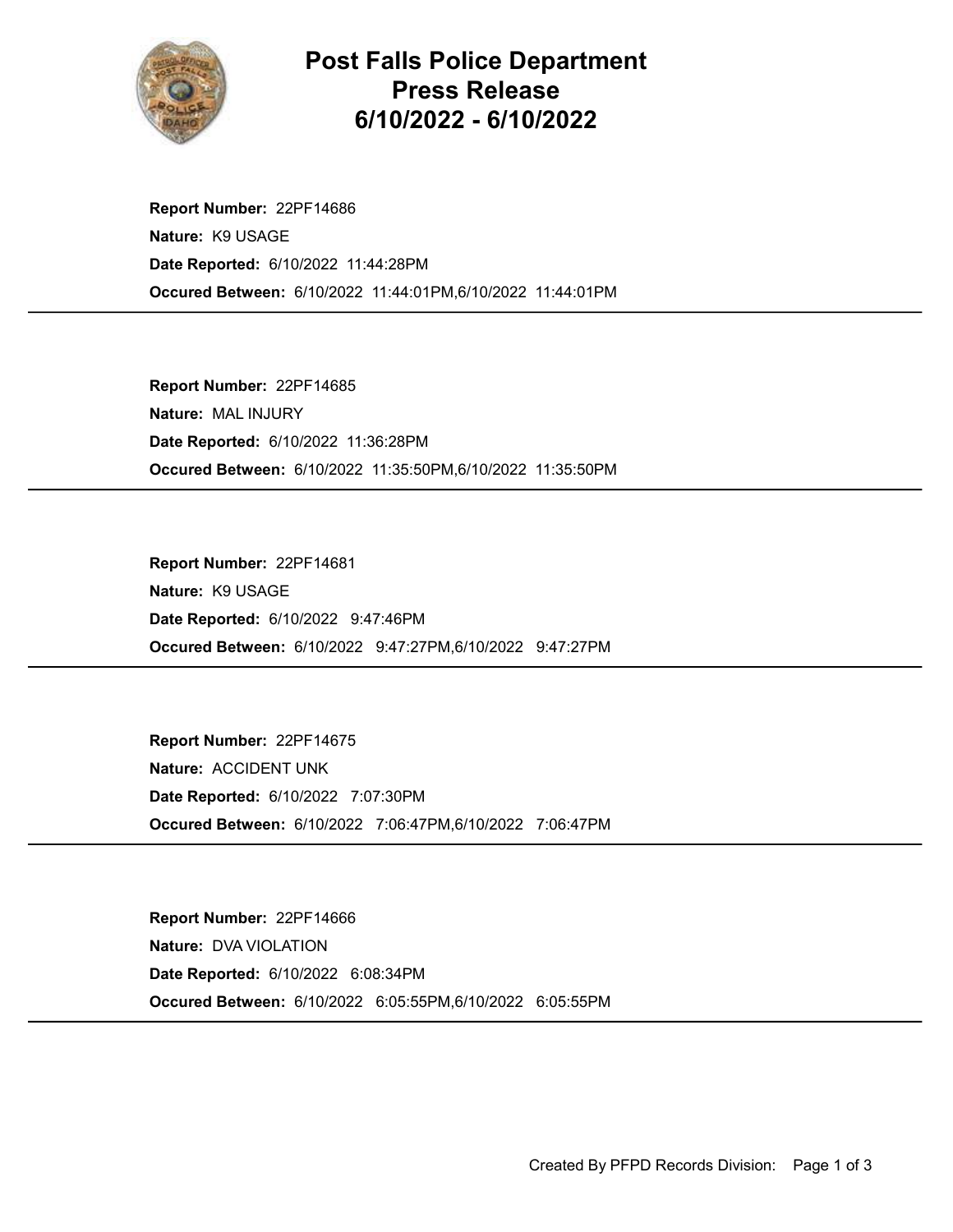Occured Between: 6/10/2022 4:13:45PM,6/10/2022 4:13:45PM Report Number: 22PF14652 Nature: INFORMATION Date Reported: 6/10/2022 4:13:54PM

Occured Between: 6/10/2022 1:58:33PM,6/10/2022 1:58:33PM Report Number: 22PF14635 Nature: RUNAWAY JUVENIL Date Reported: 6/10/2022 2:02:56PM

Occured Between: 6/10/2022 11:28:18AM,6/10/2022 11:28:18AM Report Number: 22PF14627 Nature: ANIMAL BITE Date Reported: 6/10/2022 11:30:12AM

Occured Between: 6/10/2022 9:36:22AM,6/10/2022 9:36:22AM Report Number: 22PF14615 Nature: AGENCY ASSIST Date Reported: 6/10/2022 9:38:23AM

Occured Between: 6/10/2022 9:20:22AM,6/10/2022 9:20:22AM Report Number: 22PF14613 Nature: SEX OFFENSE Date Reported: 6/10/2022 9:20:22AM

Occured Between: 6/10/2022 6:54:24AM,6/10/2022 6:54:27AM Report Number: 22PF14601 Nature: ACCIDENT PD Date Reported: 6/10/2022 6:55:14AM